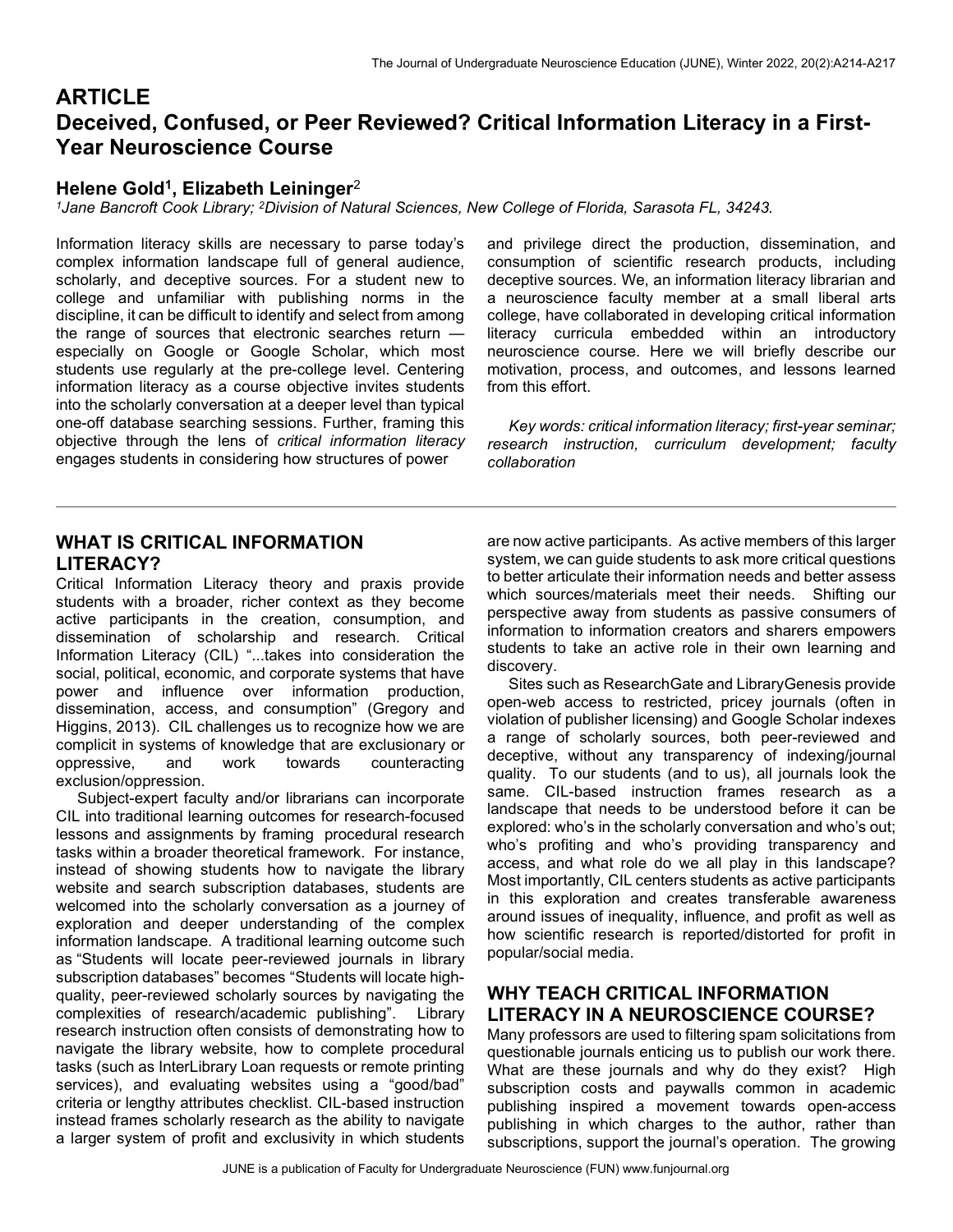popularity of open-access journals coupled with increased pressures to "publish or perish" has in turn enabled the growth of predatory journals (reviewed in Richtig et al., 2018). Such journals appear legitimate but charge authors sums of money to publish their work as open-access while lacking the robust peer review processes that help ensure quality of work (Bohannon, 2013; Grudniewicz et al., 2019). Such journals are also referred to as "deceptive", given the sometimes two-way benefit that authors and publishers may get from this arrangement (Eriksson and Helgesson, 2018; Frandsen, 2019). While many years of experience as a researcher can help one determine trustworthiness of a journal within their subfield, it can be very difficult for a beginning researcher or non-expert to tell a deceptive source from a legitimate one, especially because deceptive journals often "spoof" the names of trustworthy and wellknown journals (Bohannon, 2013). Deliberate action and education must be taken to make the scientific community aware of the pitfalls of predatory publishing (Clark and Smith, 2015). Without knowing anything about this intersection of economics and science, students are not well positioned to question whether or not a journal is predatory/deceptive or trustworthy. In other words, their prior information literacy instruction does not prepare them to discern the credibility of a source that looks like a typical journal article.

 I (Leininger) realized the importance of Critical Information Literacy when, several years ago, a student had suggested a paper for a journal club that was published in a deceptive journal. When I saw the article and failed to recognize the journal, I researched the journal and realized that it was deceptive. The student had found the article from a Google Scholar search, which returned results from ResearchGate, a social networking site for scientists to which anyone can upload PDFs. Without knowing the full context of Google Scholar indexing and the rise of predatory sources, the student accepted the result from the literature search like any other result. When I discussed my assessment of the source with the student, they were surprised and remarked that they did not know that predatory/deceptive sources even existed. In another course, the concept of predatory journals came up, which elicited strong reactions and interest from students. These classroom experiences caused me to appreciate how much the information landscape had changed since I learned how to search the literature as an undergraduate student, and that understanding the broader context of academic publishing helps students understand why and how their method of searching matters.

#### How Did We Approach Our Instruction?

Over the past few years, we (Gold and Leininger) have collaborated on developing a CIL curriculum for an introductory neuroscience course (taught by Leininger with Gold as an embedded librarian) as well as a neurosciencethemed first-year seminar that we co-taught. In both courses, information literacy was a key course objective, including locating high-quality primary and secondary sources in neuroscience and assessing the credibility of scientific sources. We designed our instruction in a way that empowered students as active seekers of neuroscience information.

 Our instruction took the following arc over several class sessions. We began by welcoming students to the scholarly conversation without any assumptions about past experiences. We led discussions about how to critically engage with general audience sources, including how the motivations of the publisher underlie common features like click-bait titles and self-linking. Through additional discussions, we discussed contrasts between general audience and scholarly sources, and described the cycle of scientific research, peer review, publishing, and interpretation of published results for general audiences. We then discussed the economics of scientific publishing, how open-access publishing models are an answer to publishing monopolies, and then how predatory or deceptive publishers have taken advantage of this model. Throughout, we included hands-on activities where students worked with articles of various types. For example, in one activity we gave students PDFs of several sources and prompted them to determine whether the article was published in a trustworthy or predatory journal and to explain their reasoning.

 In these courses, our instruction in critical information literacy prepared students to be active searchers and consumers of information, with an awareness of different kinds of articles and motivation to find high-quality sources. Within this context, students were motivated to participate in lessons including how to perform database searches to locate high-quality sources, differentiating types of sources, and critical reading of sources. Students were overwhelmingly able to locate information that they needed for a capstone project, which related neuroscience topics to issues of personal or societal relevance.

#### What Did Students Learn From The Experience?

Based on early/late semester survey results and the evaluation of sources cited in the final projects, it was clear that the group of students had developed strong foundational college-level research skills as a result of our curriculum and lessons. We administered a survey in the first and last weeks of class to gauge students' perceptions of their research skills and asked them to rate their confidence in differentiating peer-reviewed and deceptive/predatory journals. The survey consisted of four multiple choice questions and one reflection question (Figure 1).

 In the first survey, most students reported having had limited prior experience conducting research beyond using Google or Google Scholar and almost all ranked themselves as Unconfident/Very Unconfident in differentiating credible from deceptive journals as well as understanding the peerreview process. In the end-of-semester survey, students reported significantly higher confidence in each of the research skill areas but several students still had questions about how to access and navigate our college's shared library resources.

 In addition to the surveys, we evaluated students' research skills from the sources they cited and referenced in their final projects. Students worked in small groups of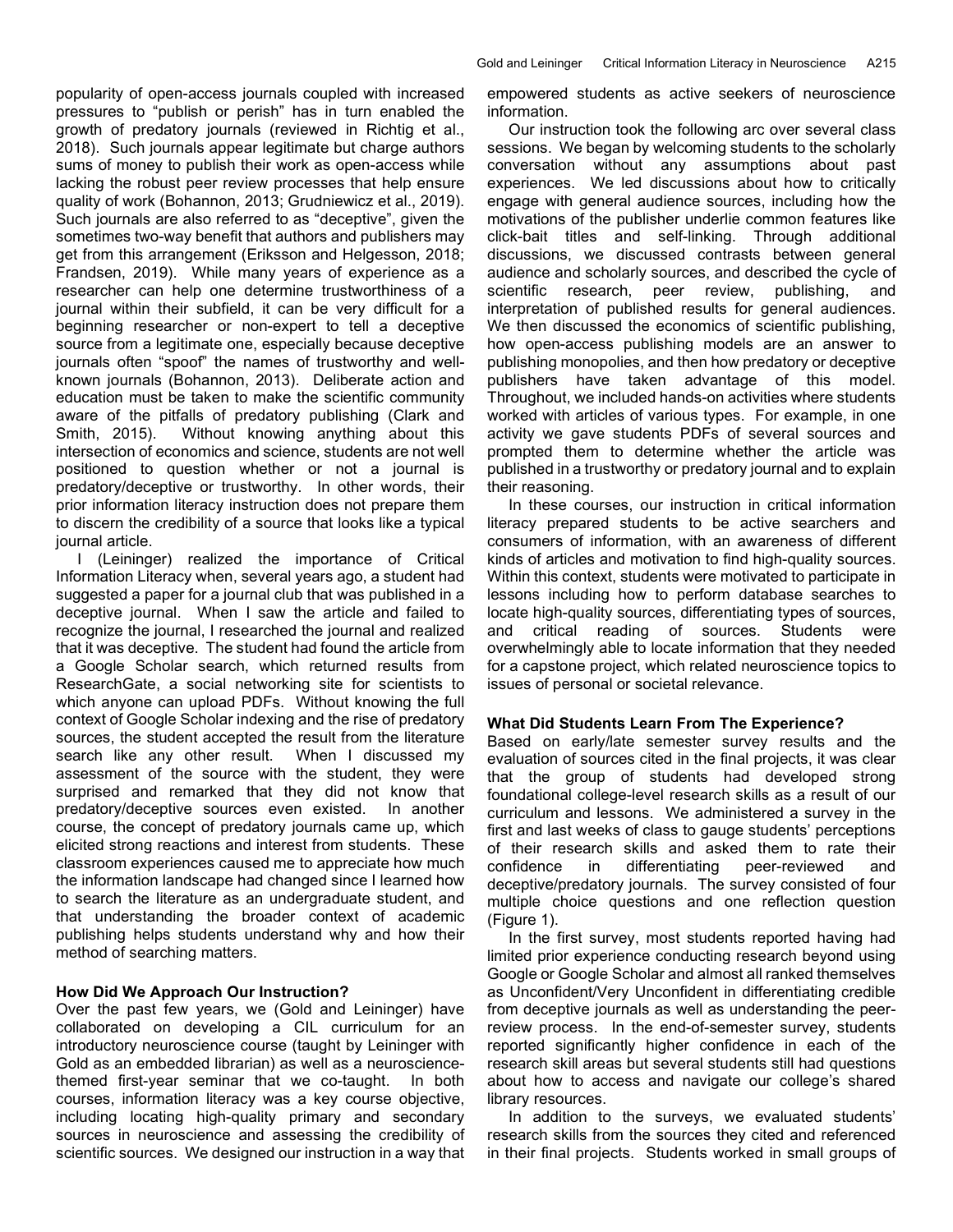How confident are you in the following research skill (5-option Likert Scale):

- I can locate scholarly journal articles using a subscription database.
- I can differentiate peer-reviewed scholarly journal articles from deceptive/predatory journal articles.
- I understand why and how the peer-review journal publication process works.
- I can identify peer-reviewed scholarly journals from a Google Scholar results list.

First Week Reflective Prompt: If you completed a research essay or project before coming to New College (e.g., in high school or at a prior college), explain how you located sources, approximately how many you located, whether/how you could tell if they were trustworthy, and how you used them for your research essay or project.

Last Week Reflective Prompt: Now that you know how to evaluate open web sources for authority and purpose as well as search the library subscription databases, what additional questions or clarifications do you have about conducting college-level research?

Figure 1. Question items administered by anonymous electronic survey by which students rated and reflected upon their confidence in their own research skills.

three or four to create a "Users' Guide to the Brain" — a resource collectively created and peer-edited that would be appropriate for anyone who wants to know more about how their brains help them experience their life." We designed this assignment to position students as active agents in creating the structure and content of the Guide. They wove together written explanations, visual representations, and podcasts to explain the neuroscience behind memory, sleep, and stress, synthesizing information they had learned in prior weeks with independent database research that they did to extend their knowledge. The guide not only allowed students to demonstrate their understanding of the subject/course material, but also provided us with a way to measure students' research skills.

We included two Information Literacy learning outcomes in the syllabus:

- Assess the credibility of scientific information and sources
- Locate primary and secondary sources related to neuroscience

We used a rubric to evaluate the final projects and included two elements for research assessment (Table 1):

- How well students incorporated information from trustworthy, scholarly sources
- How well the students cited their sources

Our assessment of this curriculum is still in early stages;

quantitative analysis of student survey results awaits an increased sample size. We are eager to assess future classes with the same survey to more confidently measure the efficacy of our curriculum, but this initial effort was so promising that I (Gold) have adapted it for other Natural Science first-year courses.

## WHAT DID WE LEARN FROM THE EXPERIENCE?

We close with some reflections on what we have learned through our collaboration, and advice for those considering incorporating CIL on their courses.

 First, acknowledge that the information landscape that you grew up with is not the same as the information landscape your students encounter. Students engage with and consume information in ways and environments that we may find unfamiliar (students rarely, if ever, read newspapers or watch television news, for example). Meeting students where they are not only welcomes them to the scholarly community, but it is also important to validate and build on their existing skills. Their experience in fastmoving, rapid clicking and scrolling digital environments provides a foundation to expand on, not one that must be discarded.

Second, students already consume and create information and it is important for students to be able to build on these habits as they enter the formal scholarly conversation. Introducing students to college-level library research through demonstrations of procedural literature searching skills (navigating the library website, searching the library subscription databases, formatting citations, dismissing websites as sources) is no longer sufficient for them to understand the complex landscape of scientific information. Students want to know why they need to shift their research habits from one-click Google results to multiclick databases. We as educators need to encourage students to be active agents in scholarship; one way to do this is to teach students to engage in conversation with the sources they are reading and by designing assignments focused on content creation. Providing a broader CIL context serves to invite students into a conversation where they are participants, not just passive receivers or observers. The sooner students see themselves as valued community members, the sooner they may take ownership of their own learning and begin to feel excited to engage with science disciplines and scholarship.

 Finally, information literacy instruction works best as a collaboration. By collaboration, we mean that librarians and faculty both play an active role in the development of instruction and course assignments. Faculty-librarian partnerships vary in level of collaboration; Douglas and Rabinowitz (2016) reported significant variation in collaboration among first-year seminar faculty that interacted with embedded librarians. In that study, the highest level of collaboration—collaborative design of assignments and instruction—was achieved in 12% of instructor-librarian relationships. Students enrolled in sections with high levels of collaboration between instructor and librarian showed higher rates of library use behaviors and were more likely to schedule research consultations